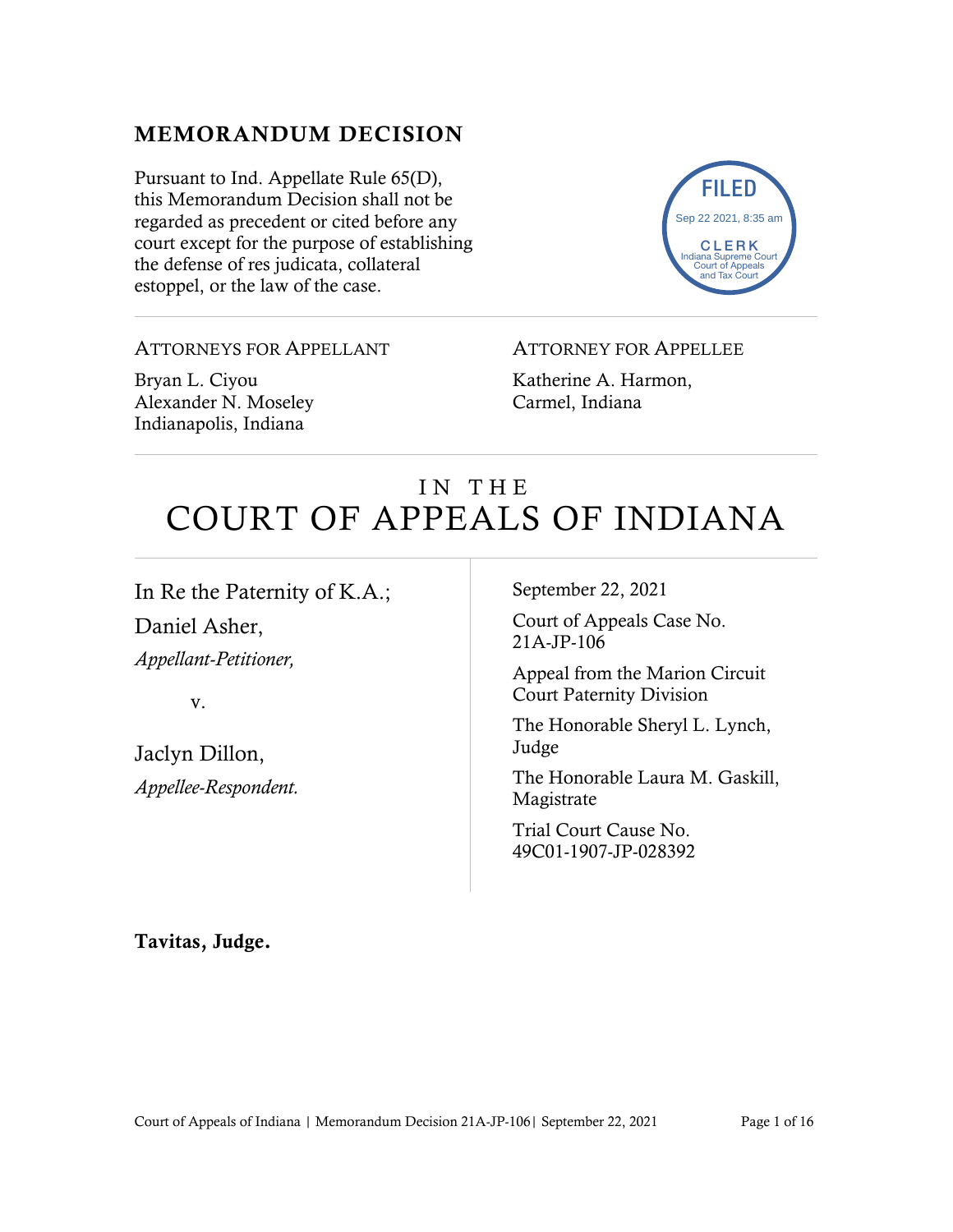## Case Summary

[1] Following a paternity determination regarding K.A. (the "Child"), Daniel Asher ("Father") appeals the trial court's denial of his petition for joint legal custody of the Child. Father maintains that the trial court's grant of sole legal custody to Jaclyn Dillon ("Mother") is clearly erroneous. The record, however, supports the trial court's finding that the parties' acrimonious dynamic has rendered joint legal custody untenable and not in the Child's best interest. Thus, we affirm.

#### Issue

[2] The sole issue on appeal is whether the trial court clearly erred in awarding sole legal custody of the Child to Mother.

### Facts

[3] Mother and Father's romantic relationship produced the Child, who was born out of wedlock in December 2014. During the parties' relationship, Father was the household breadwinner. Mother was mostly a stay-at-home parent, served as the Child's primary caregiver, and bore most of the responsibility for the Child's medical and educational needs. In addition to the Child, the parties' household included Mother's prior-born child, R.<sup>[1](#page-1-0)</sup> The Child and R. are closely

<span id="page-1-0"></span> $1$  During the parties' relationship, R. believed that Father was his biological parent. After the parties' relationship ended, Father initially exercised parenting time with the Child and R. simultaneously; however, Father began to suspect that Mother was using R. to spy on his household. Father subsequently urged Mother to tell R. that Father was not his biological father. Mother complied, and Father has since ceased exercising parenting time with R. *See* Tr. Vol. II p. 56.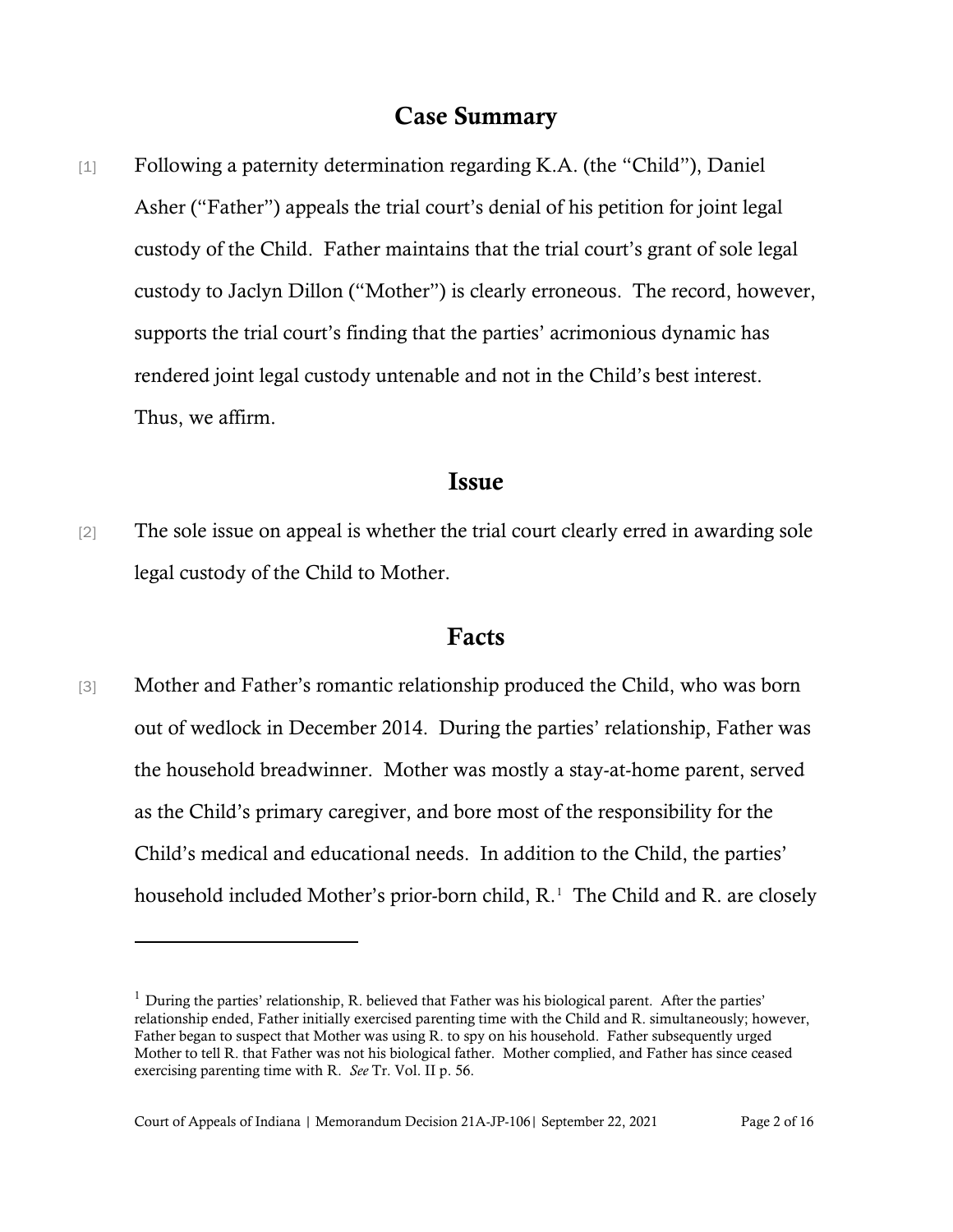bonded and are accustomed to seeing each other daily. The parties lived in Father's Indianapolis home until their relationship ended in July 2019. Thereafter, Mother, the Child, and R. moved to Monrovia to live with the maternal grandparents.<sup>[2](#page-2-0)</sup>

- [4] On July 15, 2019, Father filed a verified petition to establish paternity and requested sole legal custody and primary physical custody of the Child. Mother filed a verified counter-petition to establish paternity, parenting time, and child support on August 8, 2019, wherein she too sought sole legal custody and primary physical custody of the Child. After the trial court conducted a preliminary hearing on the parties' petitions on October 2, 2019, the court entered its preliminary order the following day.
- [5] In the Preliminary Order on Establishing Paternity, the trial court preliminarily awarded primary physical custody and sole legal custody of the Child to Mother; designated Father's parenting time; and ordered Father to pay weekly child support of \$117.00 to Mother. The preliminary order also provided in part as follows:

18. Evidence was presented that the parties have had issues communicating since separating. Father maintains there has been conflict during parenting time exchanges, that Mother has interfered with the Father's telephone communication with the child, and Mother has restricted Father's access to the child's

<span id="page-2-0"></span><sup>&</sup>lt;sup>2</sup> Maternal grandparents' residence is located approximately fifty minutes away from Father's residence.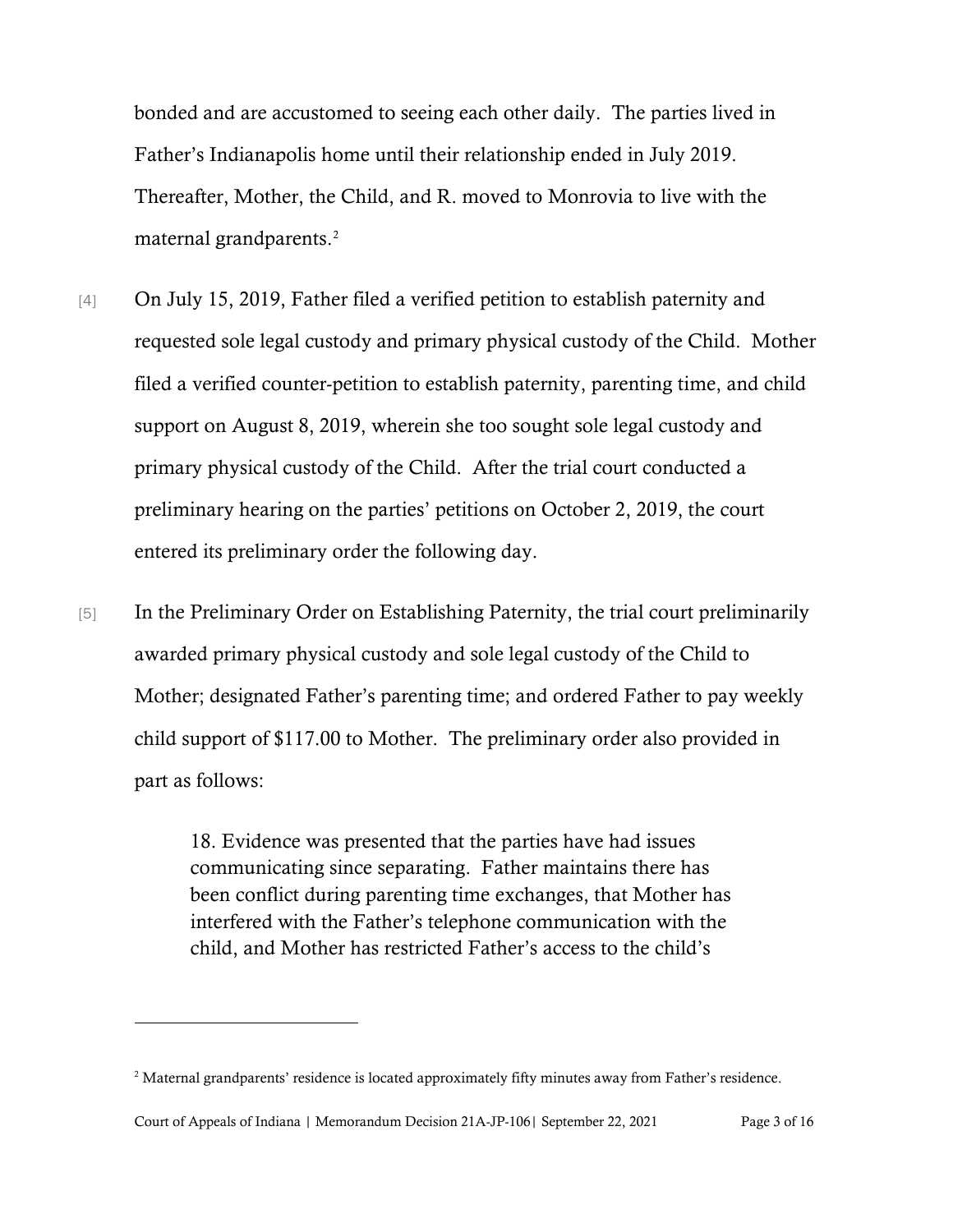preschool. The parties have started communicating through the [Our Family Wizard] application.

Father's App. Vol. II pp. 58-59. On June 26, 2020, court-appointed<sup>[3](#page-3-0)</sup> guardian ad litem Tara Rabiola ("GAL Rabiola") filed her report with the trial court, including her recommendation that the parties should share joint legal custody with assistance from a parenting coordinator to resolve their disputes.

- [6] The trial court conducted the three-part final hearing on July 6, 7, and 26, 2020. The final hearing addressed the following pending petitions and motions: (1) Father's petition to establish paternity; (2) Mother's counter-petition to establish paternity, parenting time, and child support; (3) Father's motion to compel Mother's production of bank statements; (4) two motions for rule to show cause filed by Father; and (5) a motion for rule to show cause filed by Mother.
- [7] The pending motions pertained to the parties' ongoing disputes regarding: school choice for the Child; alleged denial of access to the Child's medical and preschool information; extra-curricular activities and religious affiliation of the Child; alleged interference with or denial of in-person and/or telephonic parenting time; the Child's and Mother's allegedly inappropriate attire for videotelephone calls; inflexibility regarding schedule changes; alleged inappropriate conduct of paternal grandmother and/or her friends with the Child; Mother's alleged taking of cash from the parties' safe near the end of the

<span id="page-3-0"></span><sup>&</sup>lt;sup>3</sup> The trial court appointed a guardian ad litem ("GAL") on February 26, 2020.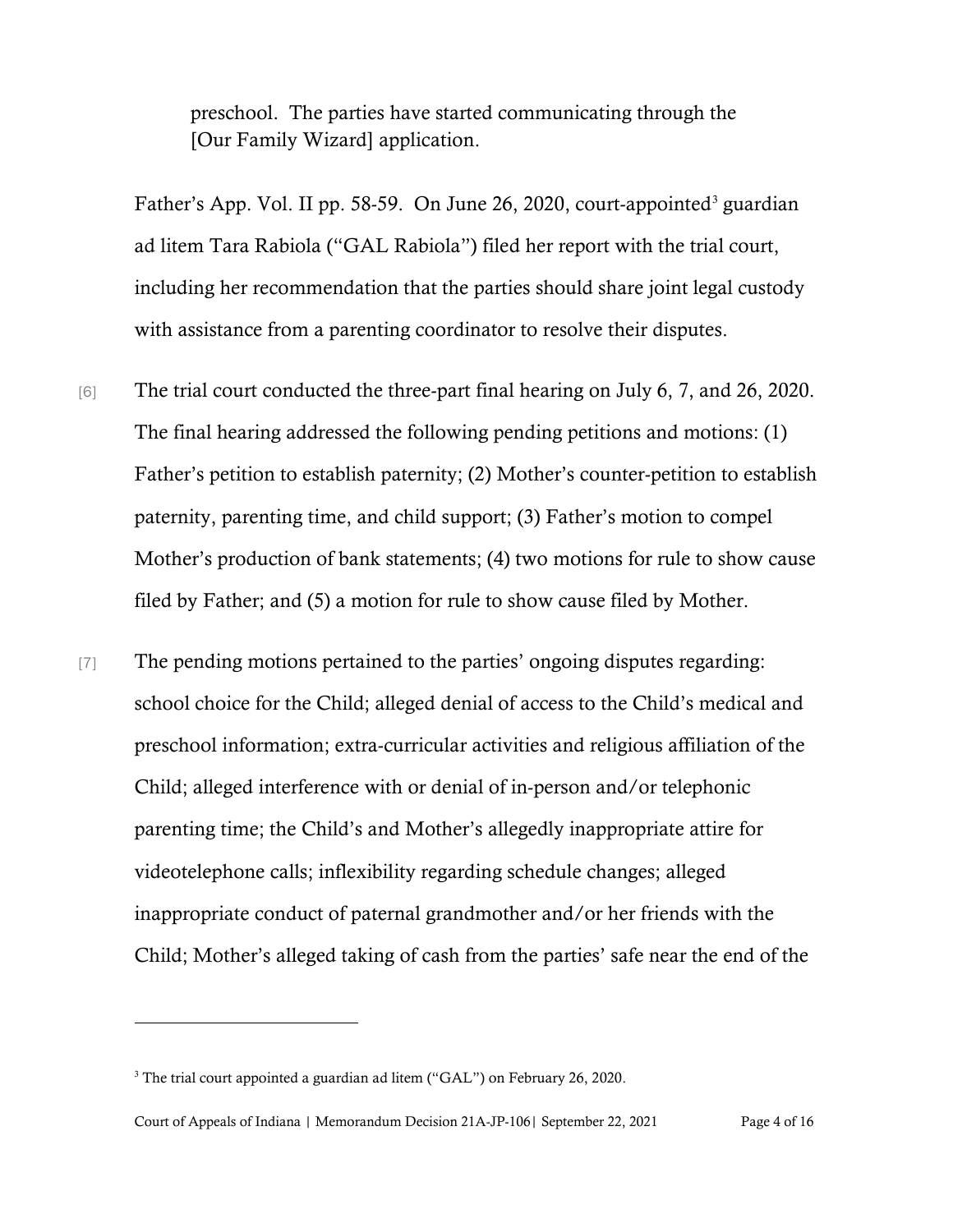relationship and whether the monies could be deemed child support payments; alleged disparagement on social media; and inappropriate discussions with the Child and/or R. about the litigation.

[8] First, GAL Rabiola testified at-length regarding the rancor between the parties and her recommendation that they could share joint legal custody with the assistance of a parenting coordinator or if they underwent coparenting counseling. Next, Father testified that, since their breakup, the parties clashed, among other things, regarding: (1) Mother's alleged denial of Father's access to the Child's medical, dental, and school information; (2) Mother's alleged interference with Father's telephonic parenting time; (3) parenting time exchanges; (4) extra-curricular activities; (5) additional parenting time; (6) Mother's out-of-state travel with the Child; (7) Father's decision to stop exercising parenting time with R.; and (8) paternal grandmother's suitability<sup>[4](#page-4-0)</sup> as a babysitter for the Child.

[9] In her testimony, Mother conceded the parties are frequently at odds and communicate poorly with one another. *See* Tr. Vol.<sup>[5](#page-4-1)</sup> IV p. 32. Mother testified regarding the various topics over which the parties disagreed including:

<span id="page-4-0"></span><sup>4</sup> Mother and paternal grandmother have a hostile relationship. Also, following an unsubstantiated allegation against paternal grandmother regarding R., Father and paternal grandmother entered a Department of Child Services' safety plan under which Father was not to allow paternal grandmother to be left alone with the Child.

<span id="page-4-1"></span> $<sup>5</sup>$  Each of the three transcript volumes is marked "Vol. II of II." For purposes of this decision, we have</sup> renumbered these volumes consecutively by date and refer to them herein as follows: July 6, 2020 hearing volume ("Tr. Vol. II"); July 7, 2020 hearing volume ("Tr. Vol. III"); and July 27, 2020 hearing volume ("Tr. Vol. IV").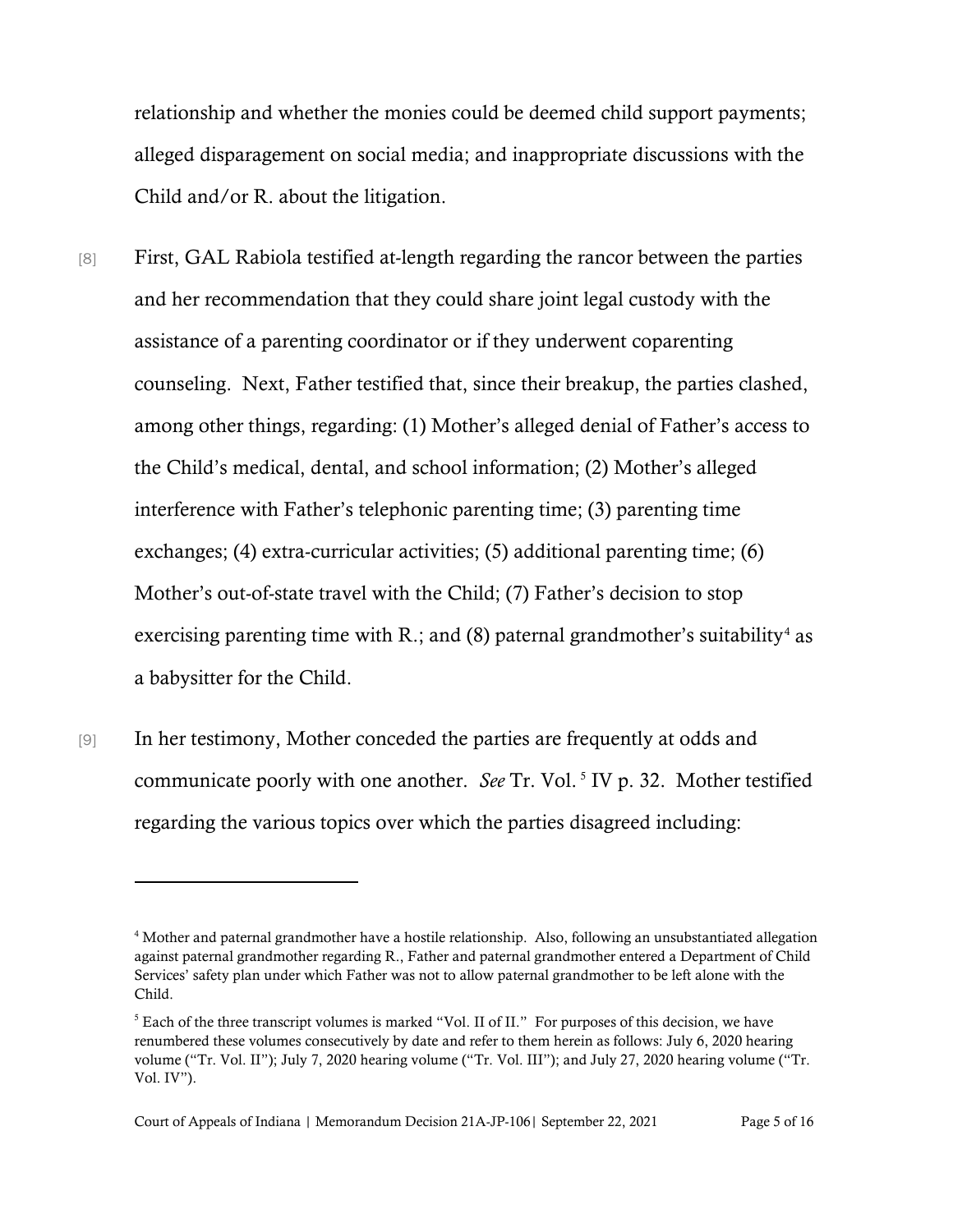(1) extra-curricular activities; (2) school choice; (3) religious affiliation; (4) third parties' access to or involvement with the Child; (5) alleged interference with telephonic parenting time; and (6) the denial of additional parenting time. Additionally, Mother testified that she was the Child's primary caregiver during the parties' relationship, bore primary responsibility for scheduling and transporting the Child to appointments, and stayed at home with the Child when the Child was ill. Mother testified further that the Child and R. are exceedingly close, "are used to being together all the time[,]" and have been adversely affected by the reduction in their time together as a result of the parties' separation and Father's discontinuation of parenting time with R. Tr. Vol. III p. 20.

- [10] Mother also testified that she had accepted a teacher's aide position at a Monrovia community school, and she proposed enrolling the Child in the same school for kindergarten, which would eliminate the need for before- or afterschool care and related costs. Mother testified further that R. would attend the same school as the Child and would have the same academic and holiday schedule as the Child, which might not be the case if the Child attended a different school. Lastly, Mother testified that several of her family members worked in the school district and could lend support to Mother as needed.
- [11] In its Final Order on Establishing Paternity, entered on December 29, 2020, the trial court entered sua sponte extensive findings, including in pertinent part the following findings regarding child custody and parenting time:

Court of Appeals of Indiana | Memorandum Decision 21A-JP-106| September 22, 2021 Page 6 of 16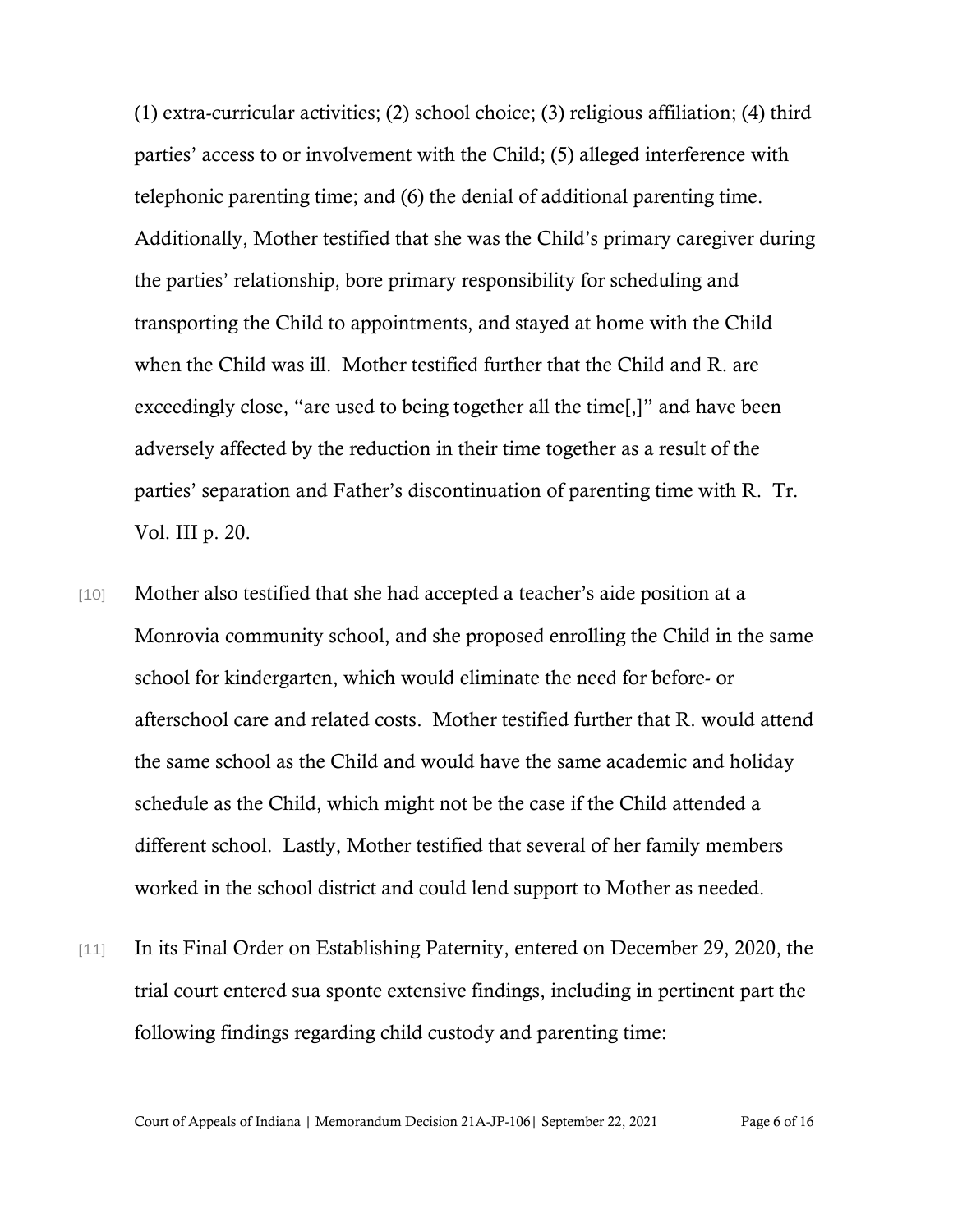32. A substantial amount of evidence was presented demonstrating the parties' present inability to communicate and effectively co-parent.

\* \* \* \* \*

47. The Court has considered each of the factors outlined in IC 31-14-13-2 and I.C. 31-14-13-23.

48. The Court has considered the child's age and sex.

49. The Court has considered Mother's wishes. Mother requests sole legal and primary physical custody, and that Father receive parenting time pursuant to the IPTGLS [Indiana Parenting Time Guidelines] (including the possibility of a Sunday overnight and mid-week parenting time as outlined in the Court's preliminary order).

50. The Court has considered Father's wishes. Father requests that the parties share joint legal custody and that Father be awarded primary physical custody. Father requests that Mother receive parenting time pursuant to the IPTGLS (similar to the schedule Father would exercise if Mother was awarded custody).

51. The [C]hild's specific wishes are unknown. However, the Court notes that it is to give less weight to the [C]hild's wishes if the [C]hild is under the age of 14.

52. The Court has considered the interaction and interrelationship between the [C]hild and each parent. While Mother has served as the [C]hild's primary caregiver, the [C]hild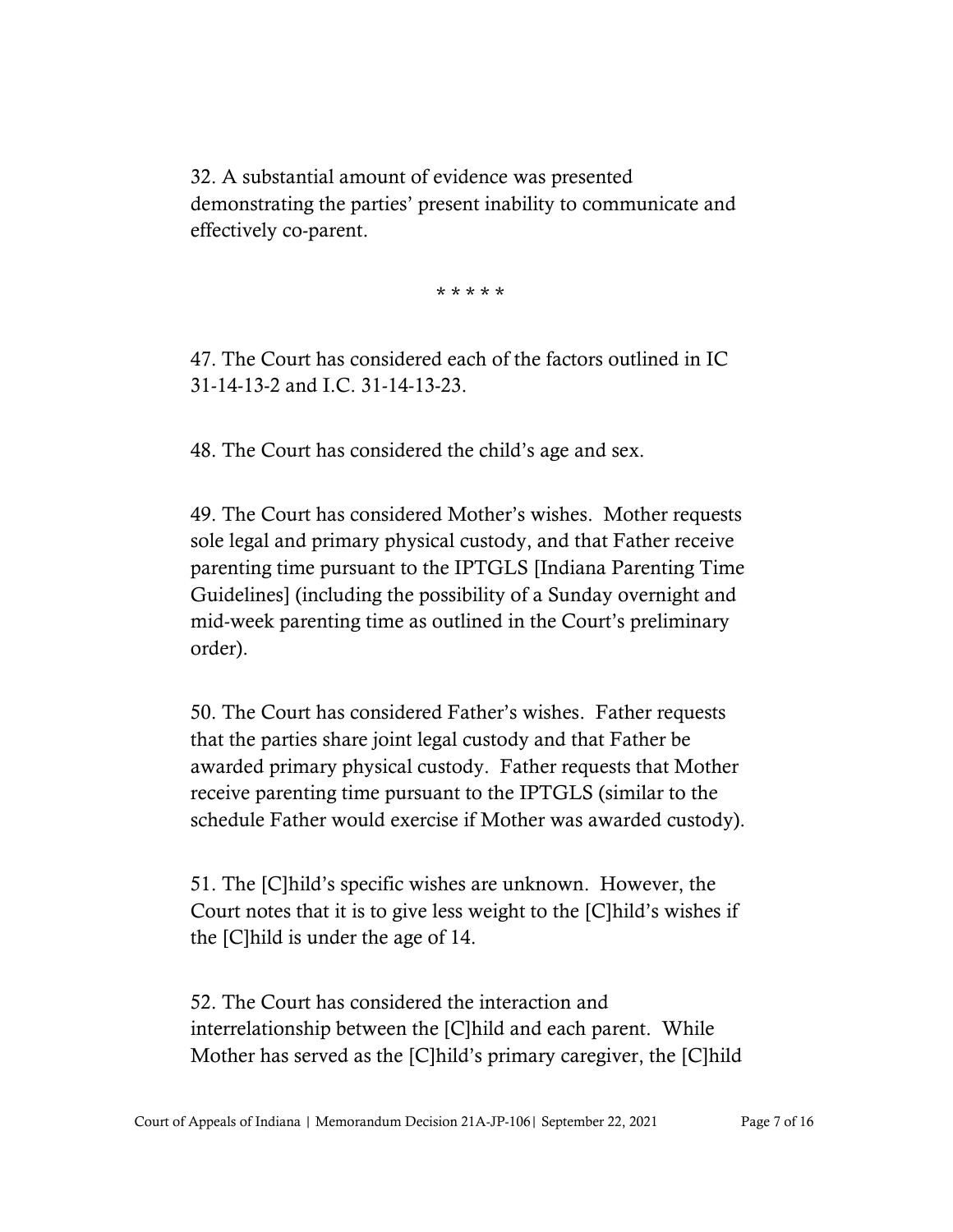is equally comfortable with both parents and at both parents' homes as confirmed by the GAL.

53. The Court is particularly mindful of the [C]hild's close and bonded relationship with Mother's prior born child, R[.] The [C]hild has a positive relationship with R[.] and is accustomed to substantial contact with R[.]

54. *The Court has concerns regarding the interaction and interrelationship between Mother and Father. While is* [sic] *common that parents in contested custody actions will have disagreements, the evidence presented suggests that the parties have more arguments and/or disputes than is typical. The parties appear to have been unable to control this situation to-date, even despite the* [*C*]*hild's counselor noting that it has impacted the* [*C*]*hild emotionally to some extent.*

55. The Court does not find that the parties are willing and able to communicate and cooperate in advancing the [C]hild's welfare at this time.

56. The [C]hild is well adjusted to her home while in both Mother's care and Father's care.

57. The Court does not have significant concerns regarding the mental or physical health of either party.

58. Insufficient evidence was presented to support a pattern of domestic of [sic] family violence by either party.

Father's App. Vol. II pp. 31-32 (emphasis added). The trial court determined it was in the Child's best interest to award sole legal custody and primary physical custody of the Child to Mother. Father now appeals.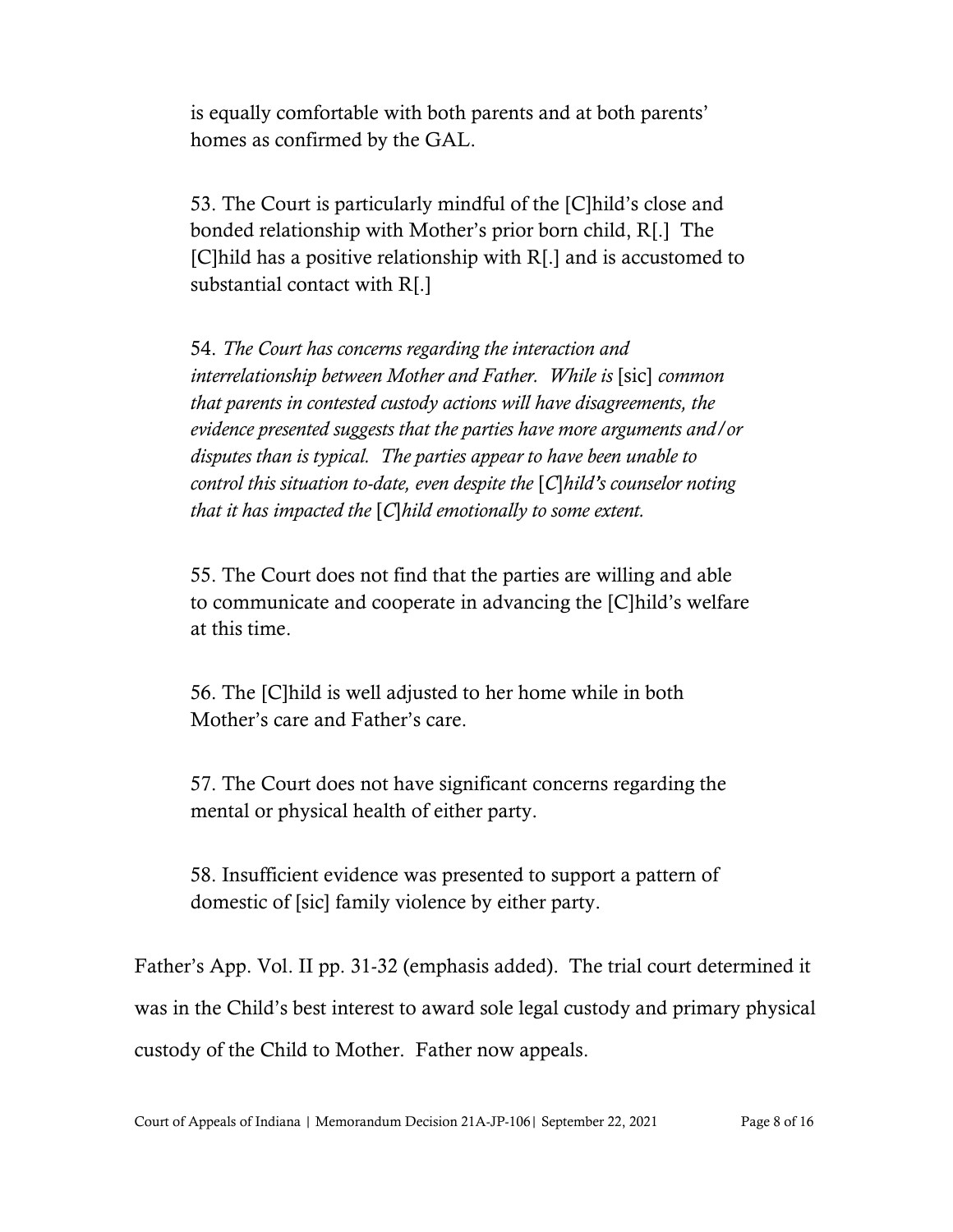# Analysis

- [12] Father argues that "[t]he trial court's finding[] that it is in the best interests of the [ ] Child for Mother to 'be awarded sole legal custody'" is clearly erroneous. Father's Br. p. 12. Specifically, Father argues that the findings do not support the judgment because: (1) "Mother 'misused' and 'took advantage' of her role [when the trial court preliminarily granted her sole legal custody]"; (2) "prohibited Father from obtaining information regarding the [ ] Child"; and (3) "excluded Father from major life events. . . ."[6](#page-8-0) Father's Br. p. 12.
- [13] The trial court sua sponte entered extensive findings of fact and conclusions thereon.

Pursuant to Indiana Trial Rule 52(A), the reviewing court will "not set aside the findings or judgment unless clearly erroneous, and due regard shall be given to the opportunity of the trial court to judge the credibility of the witnesses." *D.C. v. J.A.C.,* 977 N.E.2d 951, 953 (Ind. 2012) (internal quotation and citations omitted). Where a trial court enters findings *sua sponte,* the appellate court reviews issues covered by the findings with a twotiered standard of review that asks whether the evidence supports the findings, and whether the findings support the judgment. *In re S.D.,* 2 N.E.3d 1283, 1287 (Ind. 2014) (citation omitted). Any issue not covered by the findings is reviewed under the general judgment standard, meaning a reviewing court should affirm based on any legal theory supported by the evidence. *Id.*

*Steele-Giri v. Steele*, 51 N.E.3d 119, 123-24 (Ind. 2016).

Court of Appeals of Indiana | Memorandum Decision 21A-JP-106| September 22, 2021 Page 9 of 16

<span id="page-8-0"></span><sup>6</sup> Father does not appeal the trial court's findings with respect to child support, parenting time, and attorney fees.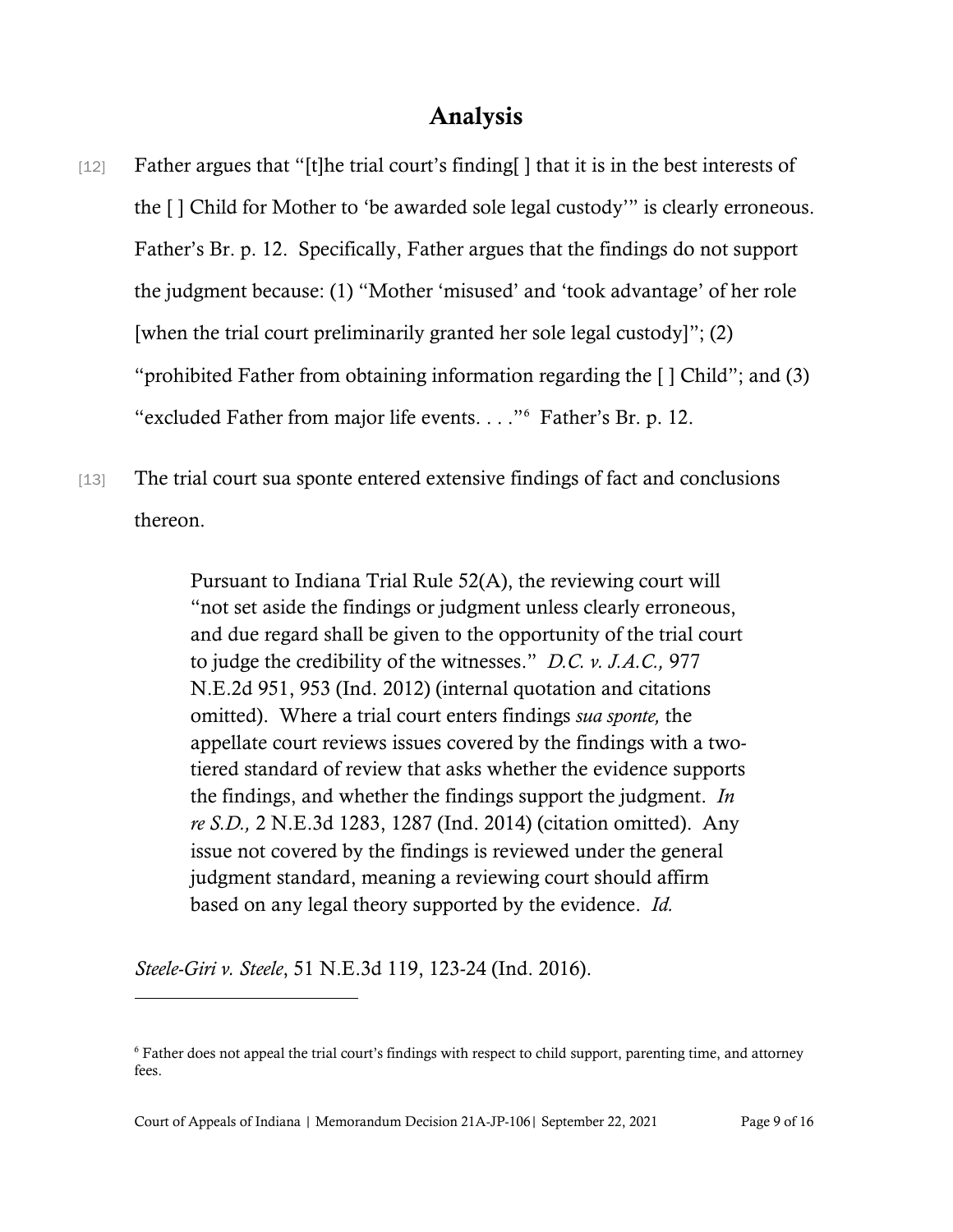- [14] We further note that there is a well-established preference in Indiana for affording substantial deference to trial courts in family law matters. *Matter of Paternity of B.Y.*, 159 N.E.3d 575, 578 (Ind. 2020). "Appellate judges are not to reweigh the evidence nor reassess witness credibility, and the evidence should be viewed most favorably to the judgment." *Id*. (quoting *Best v. Best*, 941 N.E.2d 499, 503 (Ind. 2011)).
- [15] Determinations regarding child custody fall within the trial court's sound discretion. *Hamilton v. Hamilton*, 103 N.E.3d 690, 695 (Ind. Ct. App. 2018), *trans. denied*. In an initial custody determination, both parents are presumed equally entitled to custody. *Id.* at 694."Unlike cases where a party is seeking to modify custody, cases involving initial custody determinations bear no presumption for either parent because 'permanence and stability are considered best for the welfare and happiness of the child.'" *Paternity of B.Y*., 159 N.E.3d at 578 (quoting *Lamb v. Wenning*, 600 N.E.2d 96, 98 (Ind. 1992)).
- [16] Father appeals from the denial of his request for joint legal custody. Indiana Code Section 31-14-13-2 enumerates the factors for legal and physical custody determinations following the determination of paternity and provides as follows:

The court shall determine custody in accordance with the best interests of the child. In determining the child's best interests, there is not a presumption favoring either parent. The court shall consider all relevant factors, including the following:

(1) The age and sex of the child.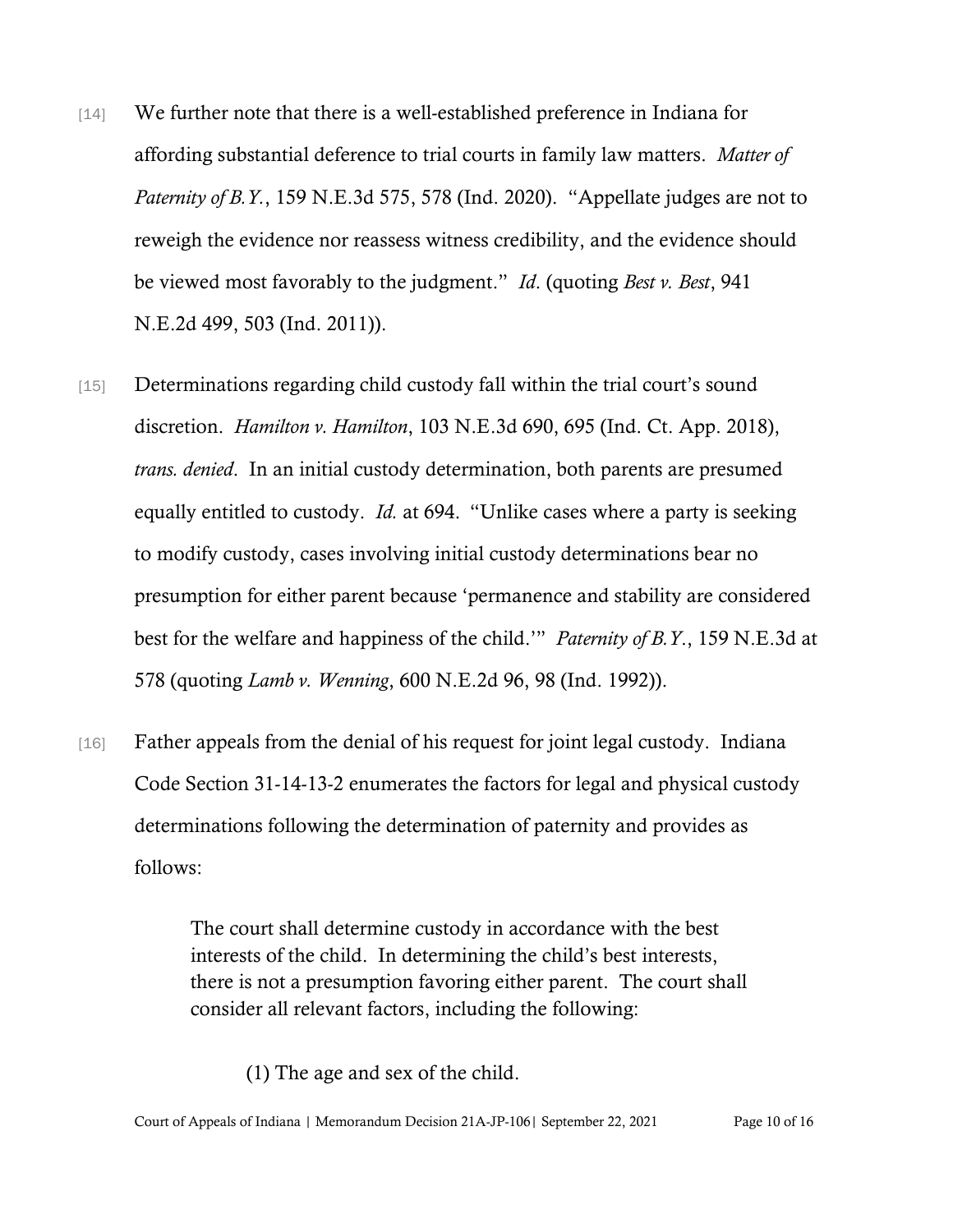(2) The wishes of the child's parents.

(3) The wishes of the child, with more consideration given to the child's wishes if the child is at least fourteen (14) years of age.

(4) The interaction and interrelationship of the child with:

(A) the child's parents;

(B) the child's siblings; and

(C) any other person who may significantly affect the child's best interest.

(5) The child's adjustment to home, school, and community.

(6) The mental and physical health of all individuals involved.

(7) Evidence of a pattern of domestic or family violence by either parent.

(8) Evidence that the child has been cared for by a de facto custodian, and if the evidence is sufficient, the court shall consider the factors described in section 2.5(b) of this chapter.

Court of Appeals of Indiana | Memorandum Decision 21A-JP-106| September 22, 2021 Page 11 of 16 [17] Joint legal custody "means that the persons awarded joint custody will share authority and responsibility for the major decisions concerning the child's upbringing, including the child's education, health care, and religious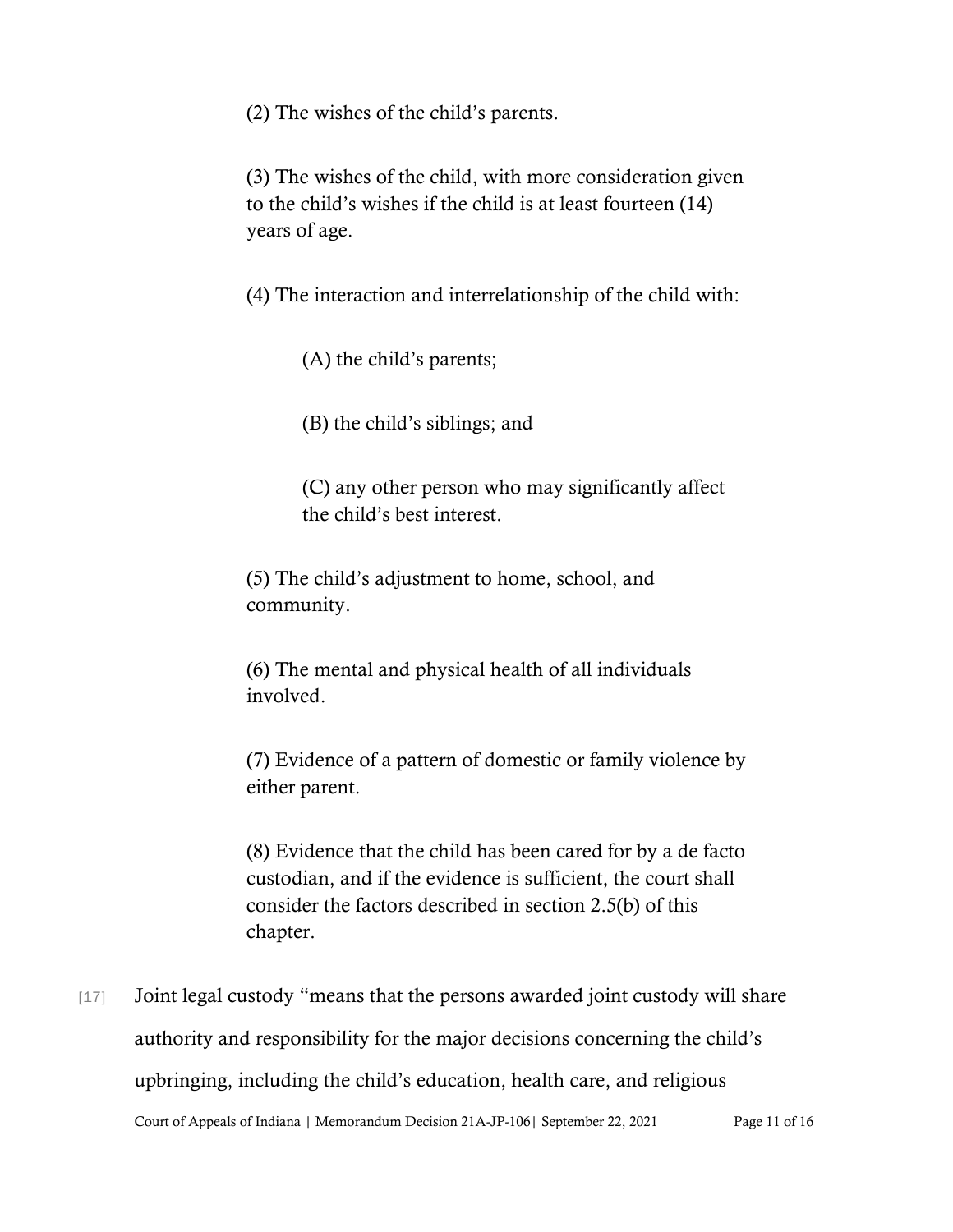training." Ind. Code § 31-9-2-67. Indiana Code Section 31-14-13-2.3, governing the award of joint legal custody in paternity proceedings, provides:

(a) In a proceeding to which this chapter applies, the court may award legal custody of a child jointly if the court finds that an award of joint legal custody would be in the best interest of the child.

(b) An award of joint legal custody under this section does not require an equal division of physical custody of the child.

(c) In determining whether an award of joint legal custody under this section would be in the best interest of the child, the court shall consider it a matter of primary, but not determinative, importance that the persons awarded joint legal custody have agreed to an award of joint legal custody. The court shall also consider:

> (1) the fitness and suitability of each of the persons awarded joint legal custody;

(2) *whether the persons awarded joint legal custody are willing and able to communicate and cooperate in advancing the child's welfare*;

(3) the wishes of the child, with more consideration given to the child's wishes if the child is at least fourteen (14) years of age;

(4) whether the child has established a close and beneficial relationship with both of the persons awarded joint legal custody;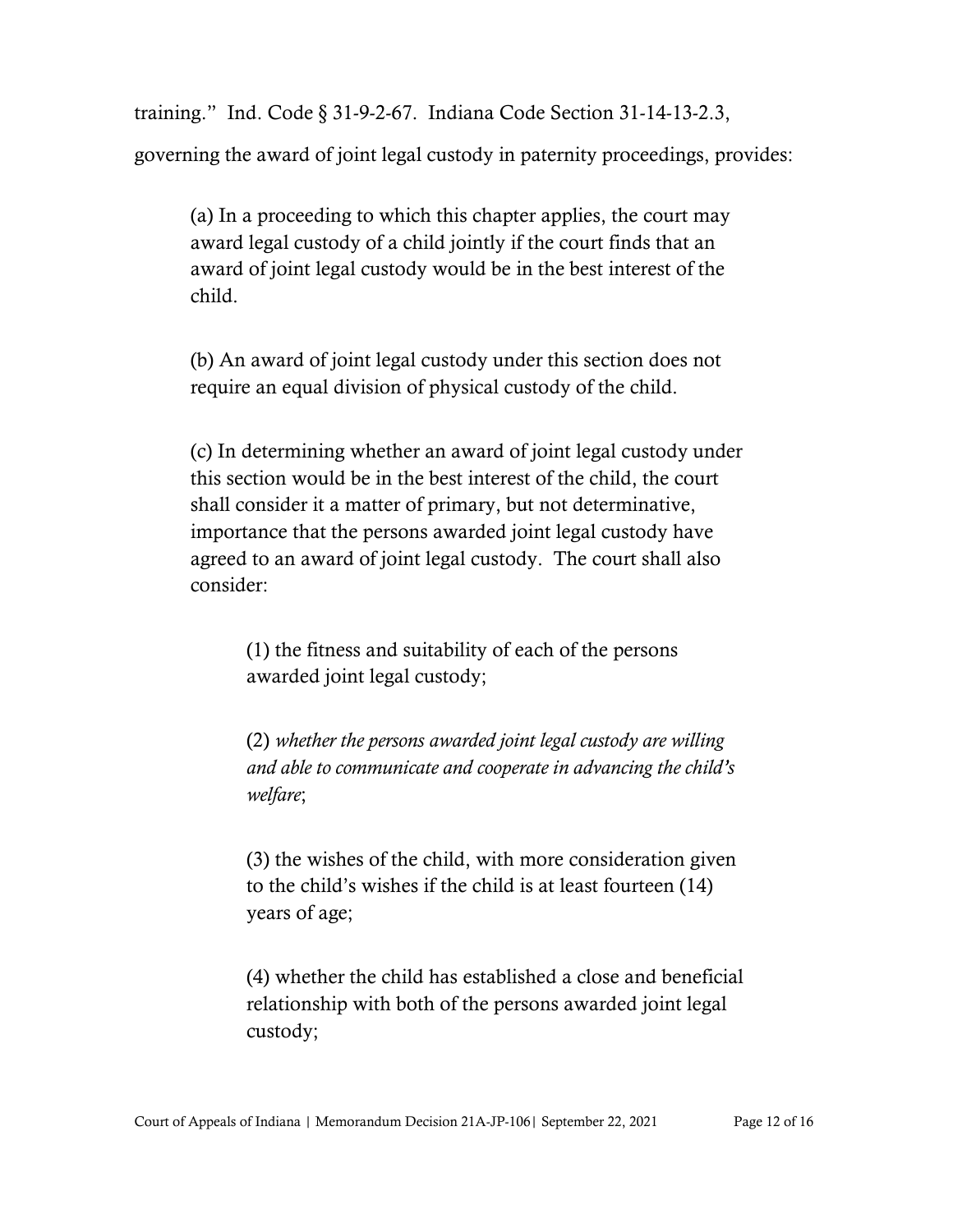(5) whether the persons awarded joint legal custody:

(A) live in close proximity to each other; and

(B) plan to continue to do so;

(6) the nature of the physical and emotional environment in the home of each of the persons awarded joint legal custody; and

(7) whether there is a pattern of domestic or family violence.

(Emphasis added).

[18] This Court has previously held that the second factor—whether the parents are willing and able to cooperate in advancing the child's welfare—is of particular importance in making legal custody determinations. *J.W. v. M.W.*, 77 N.E.3d 1274, 1278 (Ind. Ct. App. 2017). As this Court has previously found:

> Our courts have reiterated that factor (2), whether the parents are willing and able to cooperate in advancing the child's welfare, is of particular importance in making legal custody determinations. *Julie C.* [*v. Andrew C.*], 924 N.E.2d [1249,] 1260 [(Ind. Ct. App. 2010) ]; *see also Carmichael* [*v. Siegel*], 754 N.E.2d [619,] 635 [(Ind. Ct. App. 2001)] ("One of the key factors to consider when determining whether joint legal custody is appropriate is whether the persons awarded joint custody are willing and able to communicate and cooperate in advancing the child's welfare."). Where "the parties have made child-rearing a battleground, then joint custody is not appropriate." *Periquet-Febres v. Febres*, 659 N.E.2d 602, 605 (Ind. Ct. App. 1995). "Indeed, to award joint legal custody to individually capable parents who cannot work together is tantamount to the proverbial folly of cutting the baby in half in order to effect a fair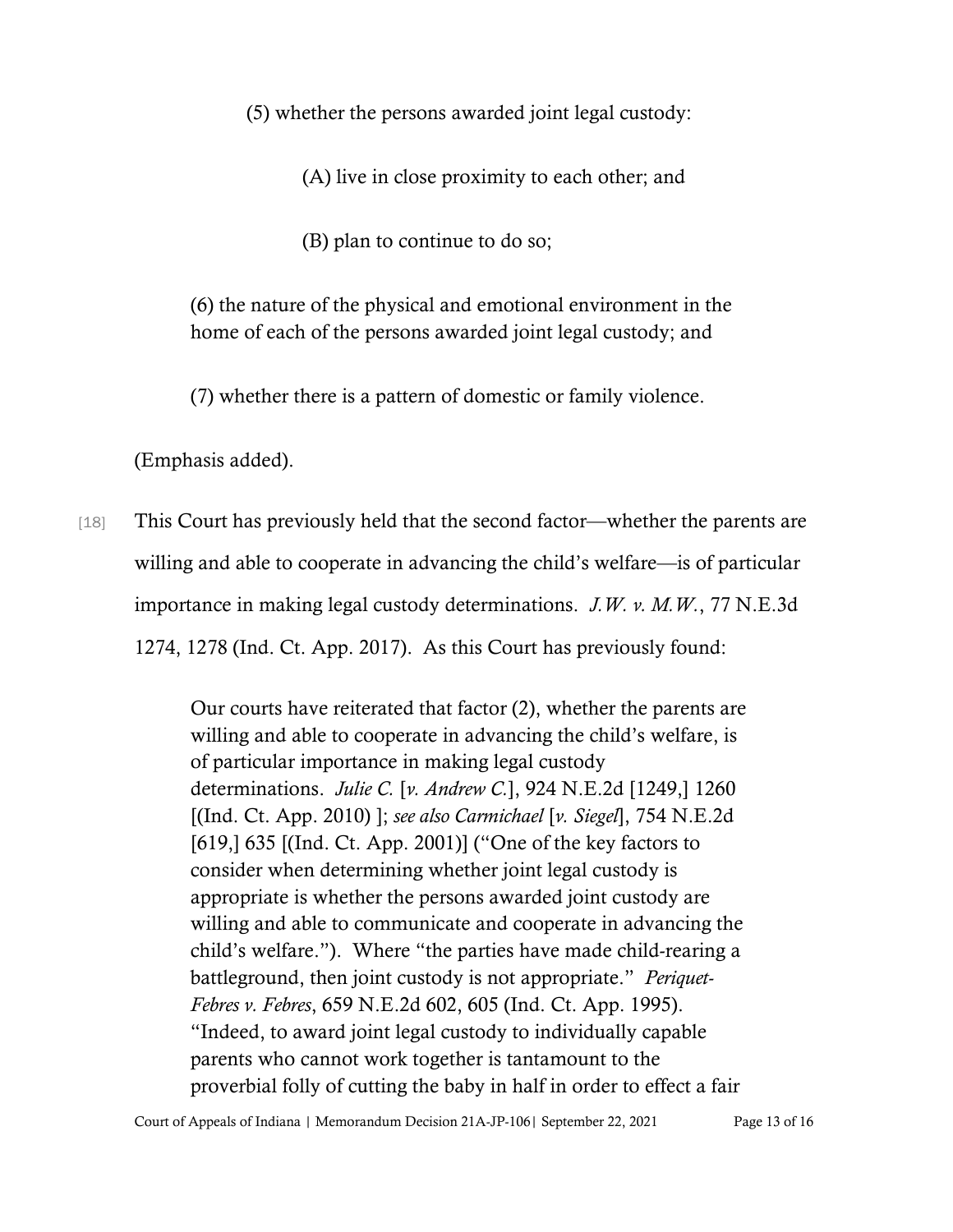distribution of the child to competing parents." *Swadner v. Swadner*, 897 N.E.2d 966, 974 (Ind. Ct. App. 2008) (quotation omitted).

*Id*. (quoting *Milcherska v. Hoerstman*, 56 N.E.3d 634, 641-42 (Ind. Ct. App. 2016)). This Court will reverse a trial court's grant of joint legal custody when the evidence indicates the joint custody award "constitutes an imposition of an intolerable situation upon two persons who have made child rearing a battleground." *Swadner*, 897 N.E.2d at 974 (quoting *Aylward v. Aylward*, 592 N.E.2d 1247, 1251 (Ind. Ct. App. 1992)). The primary concern of the courts with respect to legal custody is the welfare of the children and not the wishes of the parents. *Carmichael*, 754 N.E.2d at 635.Our determination of this appeal hinges upon this particularly important second factor.

[19] The record is replete with instances of support for the trial court's findings and determination that joint legal custody was not in the best interest of the Child due to the parties' hostile relationship. Mother and Father each conceded that they communicate poorly with another, disagree on virtually everything, and remain embroiled in numerous disputes. The parties argued over school choice, religious affiliation, appropriate caregivers, parenting time exchanges, additional parenting time, extra-curricular activities, and even Mother's and the Child's attire during video-telephone calls. Of particular note, Father proposed a parenting time schedule that would limit the Child's interaction with R., from whom Father is estranged and with whom the Child is extremely close.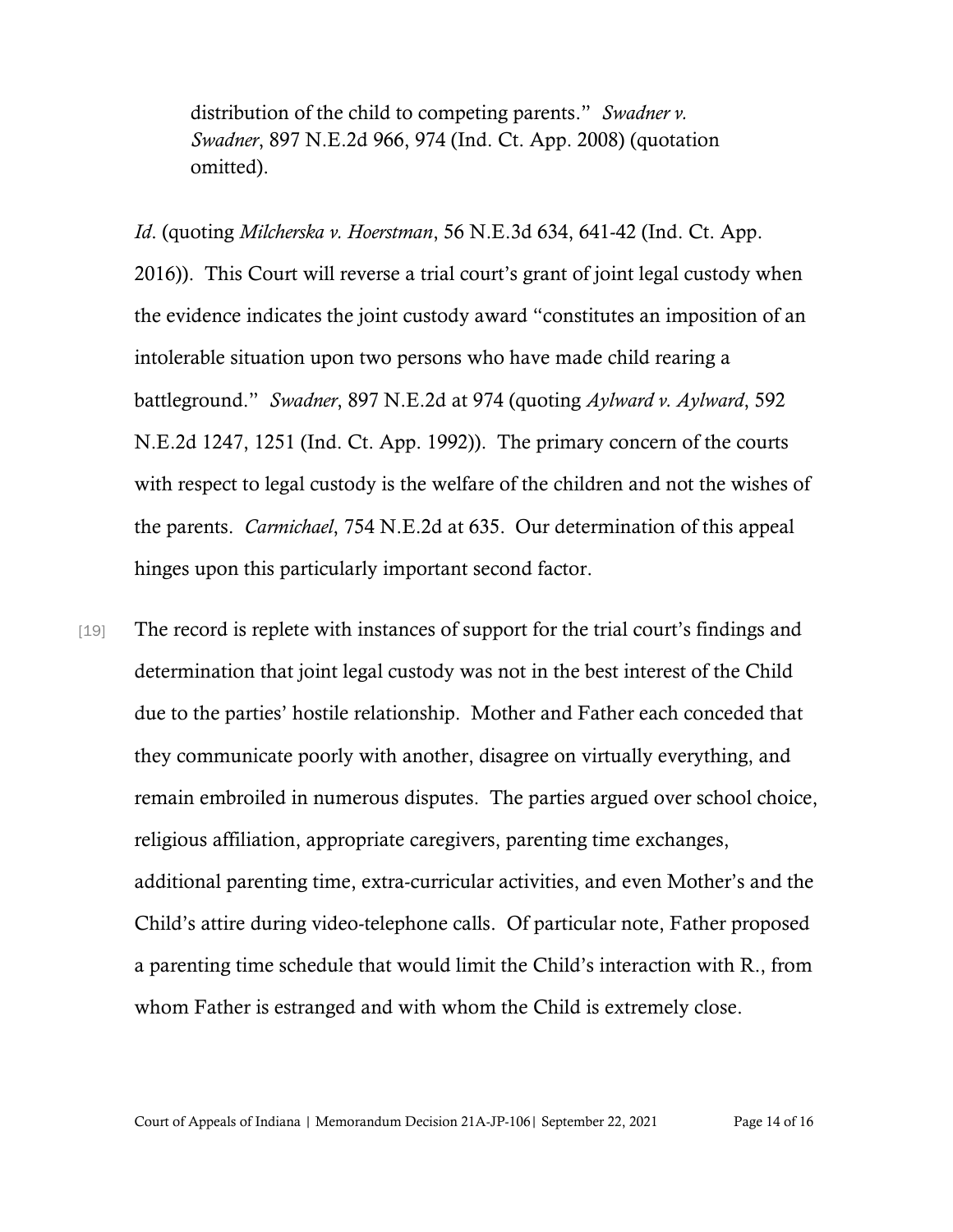- [20] Also, the trial court heard extensive testimony from GAL Rabiola regarding the parties' failure to demonstrate improvement in their ability to communicate during her tenure. Although GAL Rabiola testified that she believed that the parties could share joint legal custody with assistance from a parenting coordinator, she characterized the parties' coparenting dynamic as acrimonious, mistrustful, petty, and prioritizing the parties' needs over those of the Child. Tr. Vol. II pp. 21-22, 58, 59, 83. GAL Rabiola testified: ". . .[T]here is a lot of animosity between these parties that frankly has nothing to do with the [C]hild. [ ] I think that [ ] certainly carries over into their inability to communicate instead of focusing solely on [the Child], and what is best for her . . ."[7](#page-14-0) *Id*. at 21.
- [21] The instant record amply demonstrates that the parties have made child-rearing a battleground, and the breakdown in their communication has rendered joint custody untenable and not in the best interests of the Child. The trial court's findings in support of its denial of Father's petition for joint legal custody are not clearly erroneous. Moreover, the trial court heard the witnesses, observed their demeanor, and—in its sound discretion—awarded Mother sole legal custody of the Child. Under the circumstances, we decline to second-guess the trial court. Father's contentions on appeal—that Mother "'misused' and 'took

<span id="page-14-0"></span> $7$  GAL Rabiola testified further that, although she initially attributed the animosity to "both of the[] [parties[,]" the source of the animosity "appeared [over time] to be more Father than Mother. . . ." Tr. Vol. II p. 23.